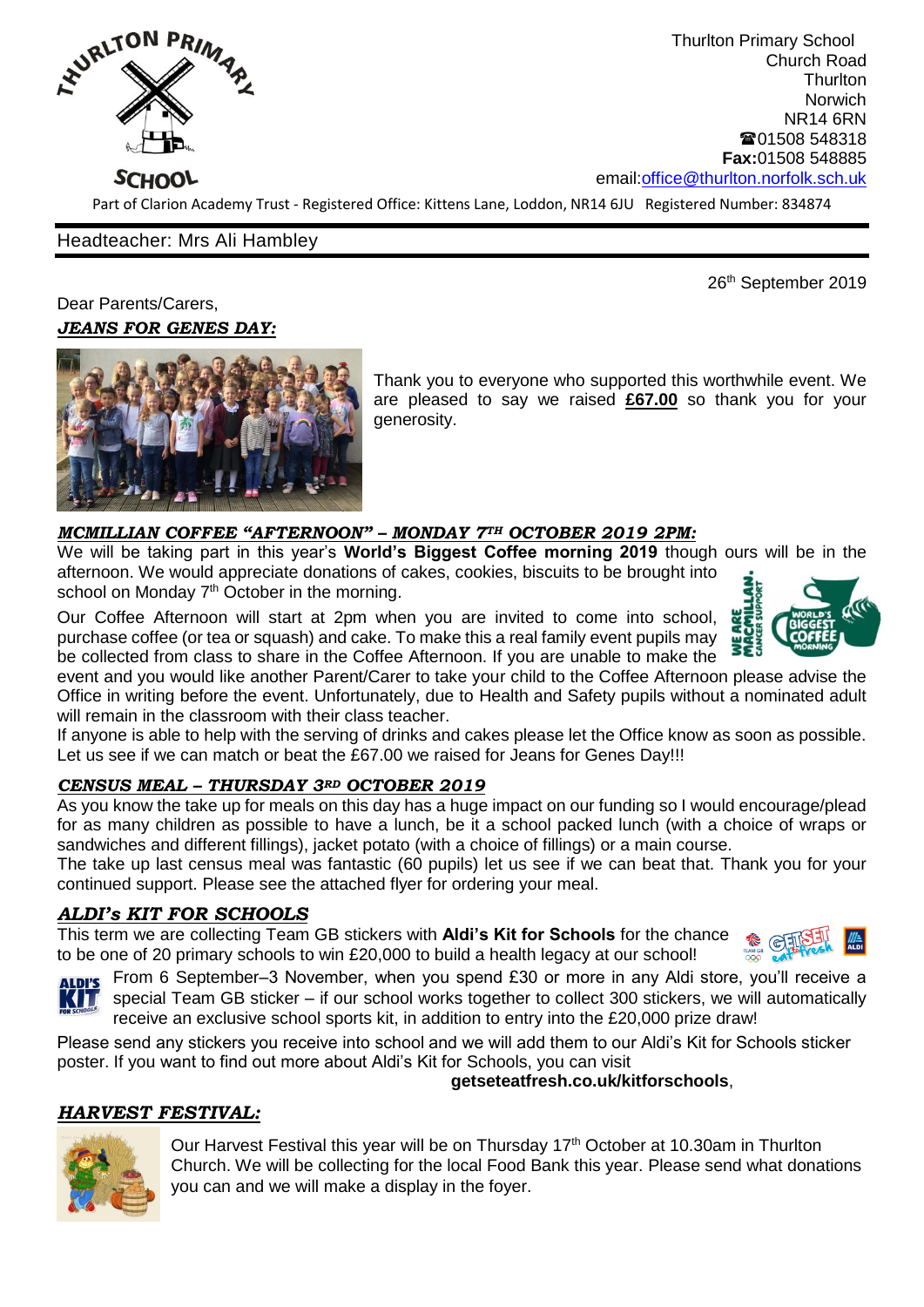## *PARENT/CARERS EVENINGS* – These will take place on **Monday 14th October 3.30pm – 6.20pm**



and **Wednesday 16th October 3.30pm – 5.20pm**. The sign-up sheet will be in classrooms on **Thursday 3 rd October** from 8.45am.

For your information, Reports/Target sheets will be given for the Autumn 1<sup>st</sup> half term.

## *FUTURE EVENTS:*

## *OPEN MORNING - Wed 9th Oct 9am – 11am.*

Open Morning for prospective new Reception pupils – if you know anyone whose child will be starting school September 2020 please encourage them to come and visit the school and see what a fantastic eductation their child will receive if they join Thurlton Primary School.

*Year 6 CODE BREAKING* at Hobart High School – **Thursday 10th October** 

*STOP…PAWS, PLAY – Dog Safety* – **Thursday 10th October**

Thank you for your continued support to the school and please remember my door is always open.

Ms Handley

Mrs Hambley Headteacher